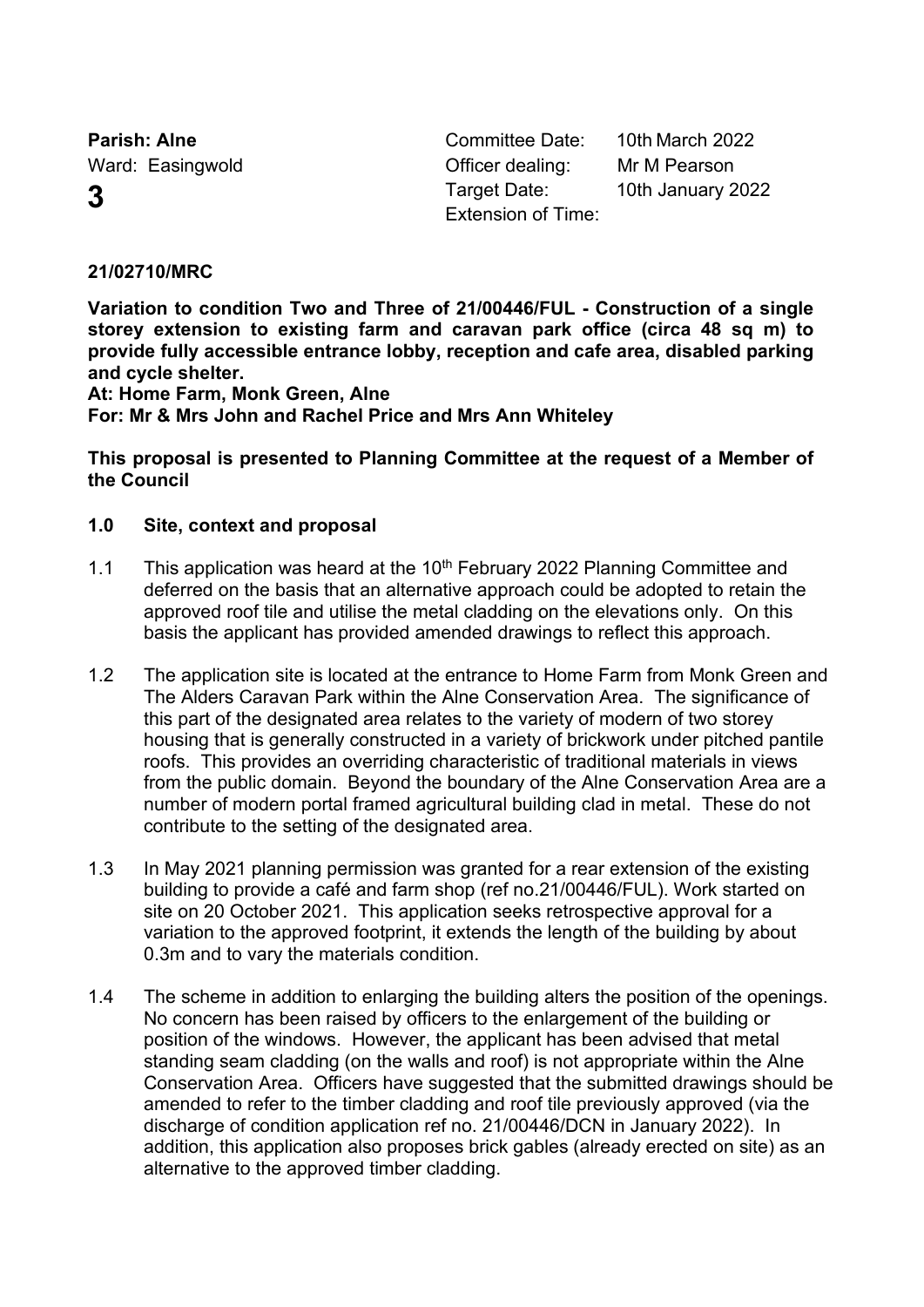# **2.0 Relevant Planning History**

- 2.1 2/94/006/0125B Construction of a toilet block Permitted in 1995.
- 2.2 06/01306/FUL Revised application for the construction of an amenities block-Permitted in 2006.
- 2.3 10/02774/FUL Change of use of part of existing Caravan Park for the siting of 2 eco pods - Permitted in 2010.
- 2.4 15/02742/FUL Retrospective application for the addition of a maximum of 4no eco pods, additional WC facility and provision of 16no tented camping spaces - Permitted in 2015.
- 2.5 20/01229/MRC Variation of conditions attached to planning applications: 2/92/006/0125A (condition 1); 04/01620/FUL (condition 6); to allow for permanent year-round occupation for holiday purposes as amended on 26th June 2020. Approved in 2020.
- 2.6 21/00446/FUL Construction of a single storey extension to existing farm and caravan park office (circa 48 sq m) to provide fully accessible entrance lobby, reception and cafe area, disabled parking and cycle shelter. Approved 4<sup>th</sup> May 2021.
- 2.7 21/00446/DCN Discharge of conditions attached to Planning Consent 21/00446/FUL - Construction of a single storey extension to existing farm and caravan park office (circa 48 sq m) to provide fully accessible entrance lobby, reception and cafe area, disabled parking and cycle shelter. Approved 14.1.2022.

# **3.0 Relevant planning policies**

- 3.1 As set out in paragraph 2 of the NPPF planning law requires that applications for planning permission be determined in accordance with the Development Plan unless material considerations indicate otherwise. The law is set out at Section 38(6) of the Planning and Compulsory Purchase Act 2004 and Section 70(2) of the Town and Country Planning Act 1990.
- 3.2 The relevant policies are:

Local Plan Policy S1 - Sustainable development principles

Local Plan Policy S7 – The historic environment

Local Plan Policy E1 – Design

Local Plan Policy E2 – Amenity

Local Plan Policy E5 – Development affecting heritage assets

# **4.0 Consultations**

4.1 Alne Parish Council – No objection.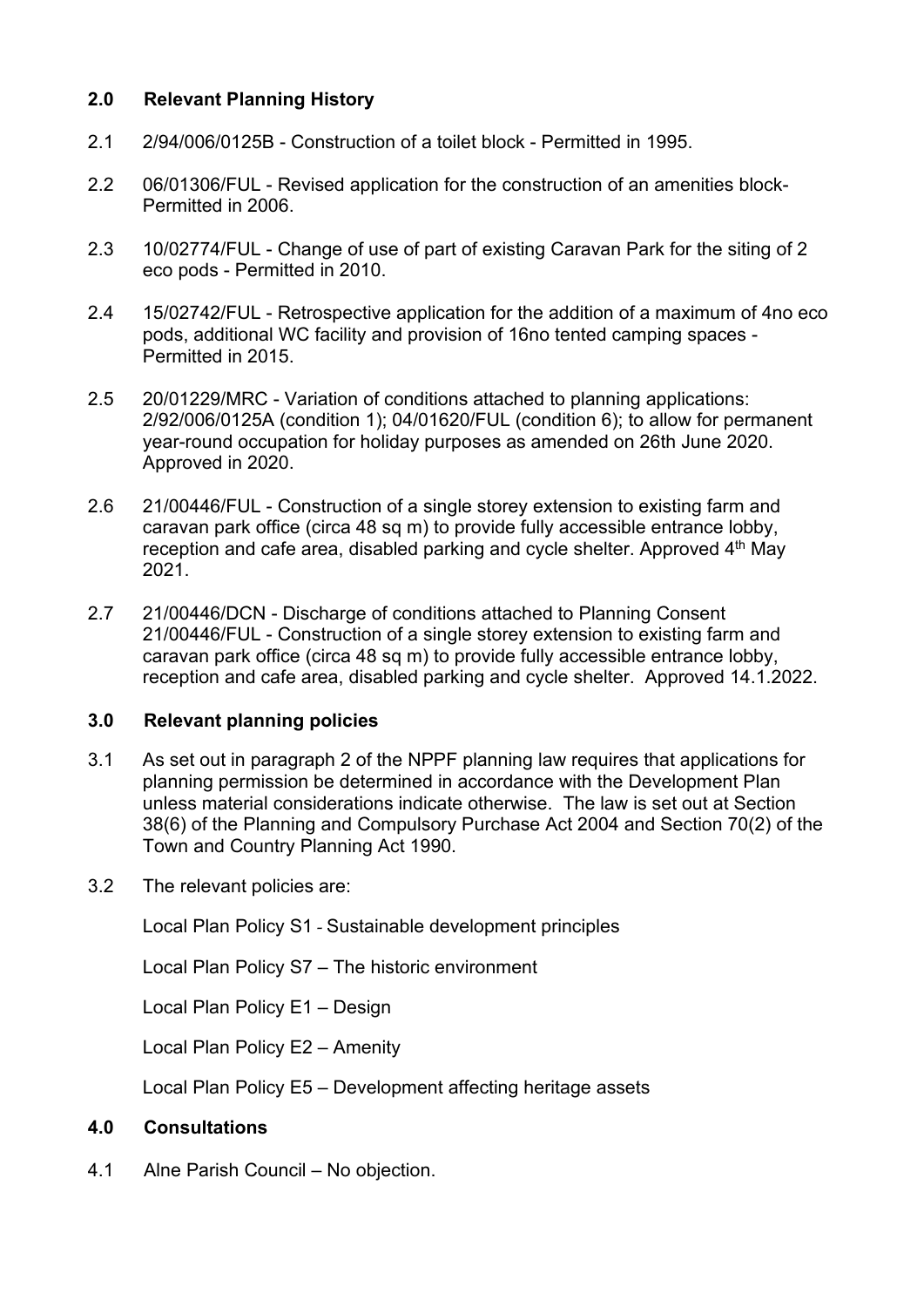- 4.2 Neighbour notification No responses received (expired 13.12.2021).
- 4.3 Site notice No responses received (expired 17.12.2021).

### **5.0 Analysis**

- 5.1 The main issues to consider are the impact of the alterations to the size, design and appearance of extension on the character of the building and the wider conservation area.
- 5.2 The proposal involves the minor repositioning of openings within the east gable and north (front) elevation and these minor alterations are considered acceptable. The increase in the size of the footprint is also relatively minor and occurs on the south elevation away from public views. These amendments and the use of brick gables (these have been built) are considered appropriate in appearance from a design perspective and raise no concerns in terms of impact on the character of the building or the Alne Conservation Area.
- 5.3 As noted above the proposal includes a change from the approved timber cladding to provide a red coloured metal cladding on both the north and south elevation. The proposal has now reverted to the approved roof tile. However, officers still consider this overtly contemporary approach would provide an incongruous feature attached to the existing brick farm building and is considered to have a harmful impact of the appearance of this part of the conservation area. The metal cladding would be representative of modern agricultural structures that are not considered to provide the appropriate design cue. The overriding character of this part of the designated area is the use of traditional local brick and clay tiles that provide appropriate variation to the texture and appearance of facades and roof slopes. This established character resulted in the acceptance of timber cladding and roof tiles through the approval of application ref no. 21/00446/FUL and the subsequent approval of the materials though application 21/00446/DCN.
- 5.4 On this basis, officers consider that the alternative material would cause less than substantial harm (at the lower end of the scale) to the Alne Conservation Area. National Planning Policy Framework requires consideration of public benefit, no public benefit for the alternative metal material has been identified, the identified harm to the heritage asset cannot be outweighed. In accordance with s.72 of the Planning (Listed Buildings and Conservation Areas) Act 1990 the proposal would fail to preserve or enhance the character or appearance of the Alne Conservation Area. Furthermore, the proposal would fail to satisfy the requirements Local Plan Policies S1, S7, E1 and E5.

#### Planning Balance

5.5 Whilst the proposal for minor alterations to the approved elevations and size of footprint are considered to be acceptable the scheme cannot be approved as red coloured standing seam metal cladding is not appropriate within the Alne Conservation Area. In accordance with the National Planning Policy Framework this is considered to cause less than substantial harm to the significance of the designated area and no public benefit for the alternative metal material has been identified to outweigh the identified harm to the heritage asset. On this basis the proposal fails to accord with s.72 of the Planning (Listed Buildings and